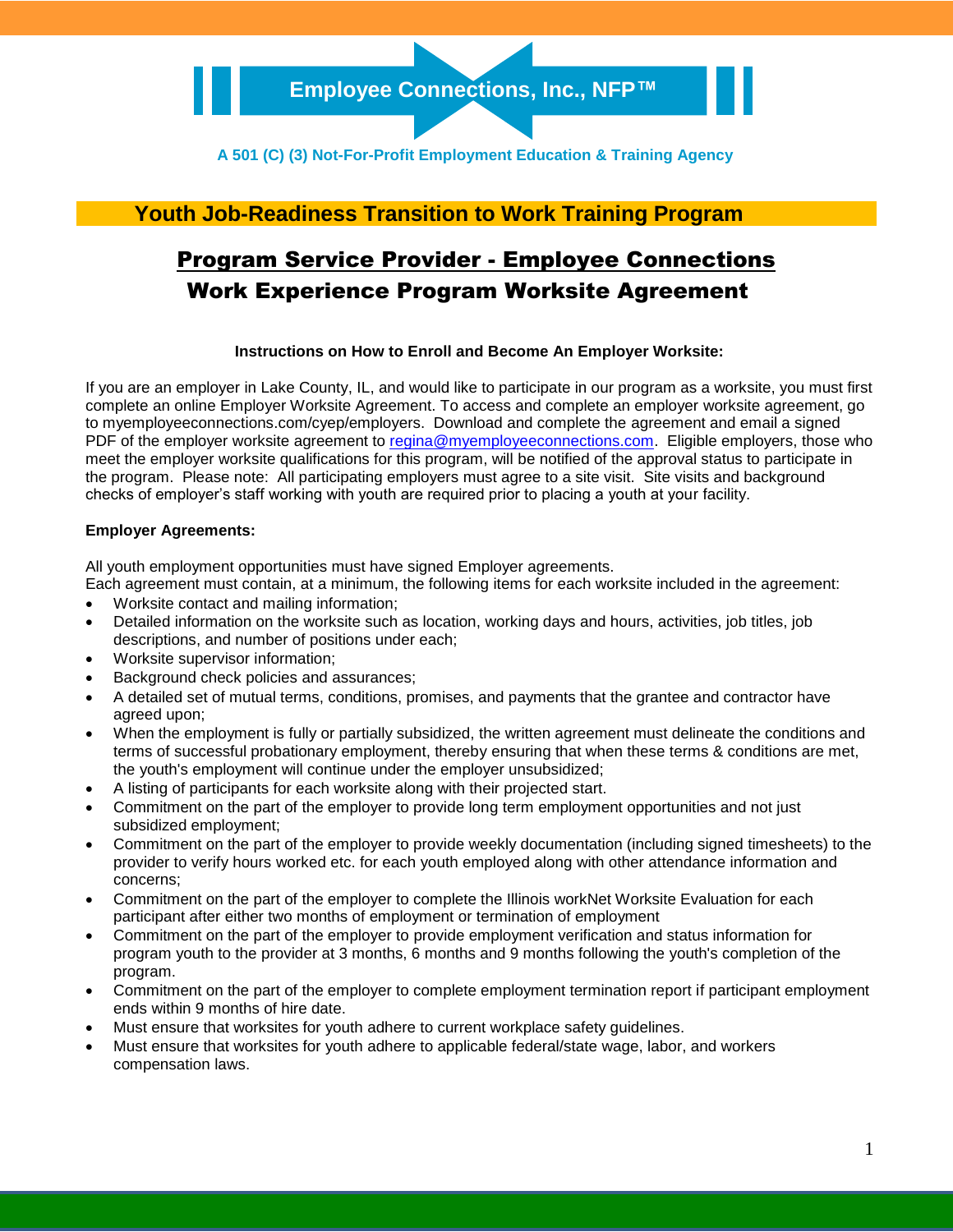### **Youth Job-Readiness Transition to Work Training Program**

## Program Service Provider - Employee Connections Work Experience Program Worksite Agreement

#### **Employment Placement:**

#### **Part-Time Employment for In-School Youth (ages 16-24)**

In-school youth will be provided part-time employment opportunities or full-time employment opportunities for youth during times when the youth is out of school. Eligible youth will be placed in age-appropriate, abilityappropriate, and experience-appropriate employment linked to one of the sixteen career clusters identified below. The objective for in-school youth served is sustained, unsubsidized part-time employment. This may be accomplished by directly placing and supporting youth in unsubsidized employment, or through an agreement with the employer to partially subsidize the youth's wage for a period not to exceed 3 months (13 weeks). In-School youth are those youth actively pursuing their high school diploma or GED, or those enrolled in postsecondary education at least half-time.

#### **Full-Time Employment for Out-of-School Youth (ages 16-24)**

Out-of-school youth will be provided full-time employment opportunities. Eligible youth will be placed in ageappropriate, ability-appropriate, and experience-appropriate employment linked to one of the sixteen career clusters identified below. The objective for out-of-school youth served is sustained, unsubsidized full-time employment. This may be accomplished by directly placing and supporting youth in unsubsidized employment, or through an agreement with the employer to partially subsidize the youth's wage for a period not to exceed 3 months (13 weeks). Out-of-School youth are those youth that have already acquired their high school diploma or GED.

*NOTE: Out-of-school youth that are not actively engaged in pursuing their high school diploma or GED may still be eligible for the program. These youth must actively re-engage in the pursuit of their Diploma or GED.*

#### **Program Objective:**

- To provide "Opportunity Youth and low-income and at-risk youth with an effective program that will give them the foundational skills, work-based learning experience and education and training they need to be reconnected and become employable and sustainable employees.
- This program will position youth to acquire and sustain employment within the high career pathway industries.
- The program training curriculum consists of job-readiness training and workplace training experience/on-the-job training.

#### **Benefits to Employer:**

- Employers will have a grant subsidized paid youth trainee-worker, assigned to them for a maximum of 13, weeks. Employers will have to opportunity to provide entry-level and above on-the-job training experience to a youth who has pre-employment job-reading training
- Employers have an opportunity to see how well a potential employee demonstrates their ability to do their job before hiring them at no-cost to the Employer for a maximum of 13-weeks.
- The Work Opportunity Tax Credit (WOTC) is a Federal tax credit available to employers for hiring individuals from certain [target groups](https://www.doleta.gov/business/incentives/opptax/eligible.cfm) who have consistently faced significant barriers to employment. Opportunity to provide training to youth.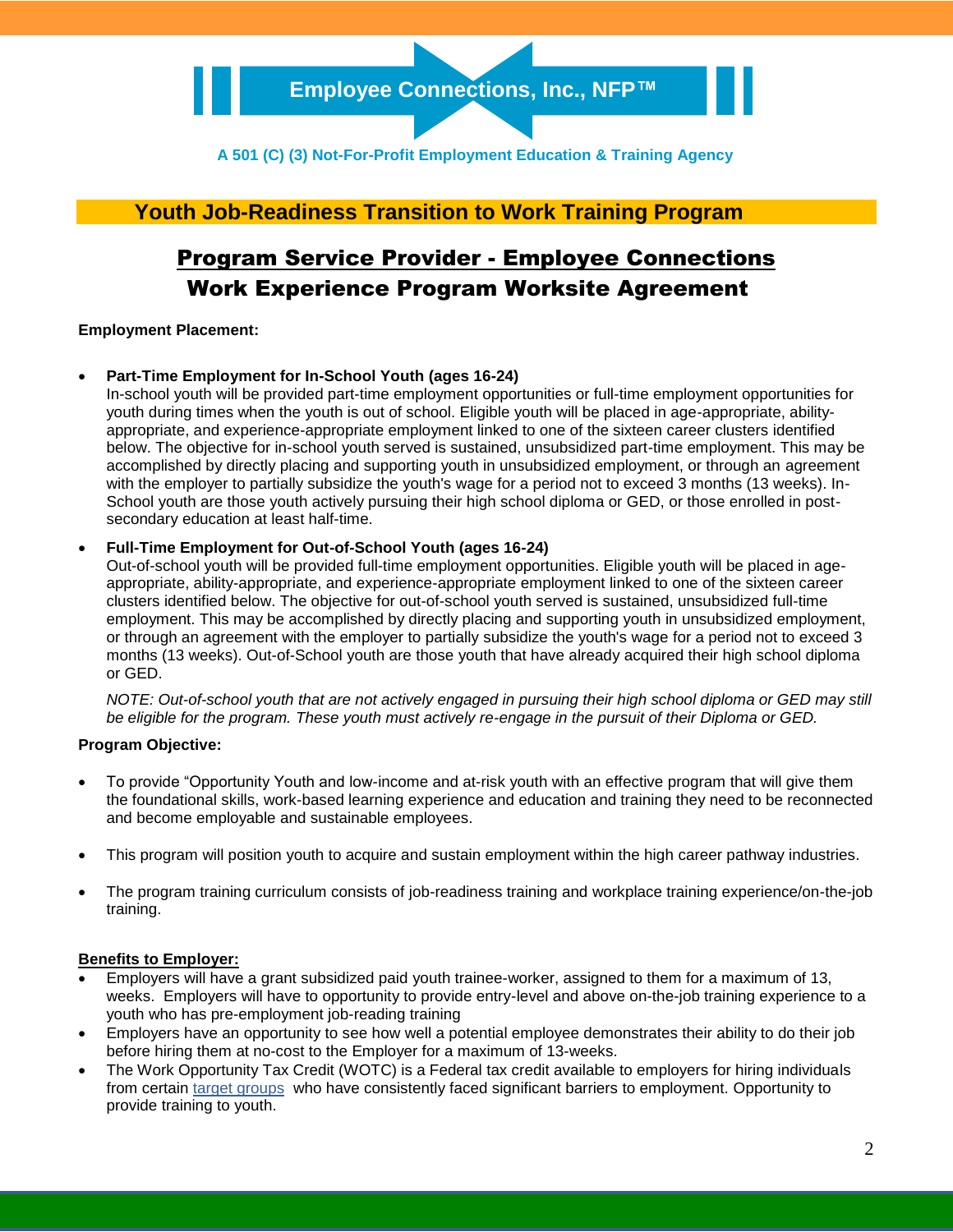## **Youth Job-Readiness Transition to Work Training Program**

## Program Service Provider - Employee Connections Work Experience Program Worksite Agreement

#### **Worksite Assurances**

#### **The Worksite Agency assures that:**

- 1. Trainees receive a structured training opportunity to gain the knowledge and competencies necessary to be successful in the occupation.
- 2. Sufficient work is available to trainees as well as adequate equipment and materials to perform the job as outlined in the job description found in **Attachment A.**
- 3. The address listed below is the only company location where the trainee will complete placement hours. Requests will be made prior to transferring trainee to alternate locations pending approval from *Service Provider*.
- 4. No other individual is on layoff, or has been terminated from the same or any substantially equivalent job that the trainee will be assigned.
- 5. No current employee shall be displaced (including partial-displacement, such as a reduction in hours or employee benefits) to accommodate a placement at your worksite.
- 6. This placement opportunity is not created in a promotional line that infringes in any way on the promotional opportunities of currently employed workers.
- 
- 7. The worksite placement will not impair any collective bargaining agreement in place.<br>8. Trainees cannot be employed by immediate family members. For the purpose of this Trainees cannot be employed by immediate family members. For the purpose of this agreement, immediate family is defined as spouse, children, parents, grandparents, grandchildren, brothers, sisters or persons bearing the same relationship to the trainee's spouse.
- 9. Compliance with the Illinois and Federal Fair Labor Standards Act will be adhered to at all times.
- 10. Compliance with all Safety standards established under Federal and State law shall be applied to working conditions of the trainee.
- 11. Compliance with all EEO & ADA laws will be adhered to at all times.
- 12. Confidentiality of trainees placed at the worksite will be maintained at all times and no trainee information will be provided to media outlets or persons outside of *Service Provider*.
- 13. The *Worksite Agency* may be responsible for additional costs in the event a trainee works over the agreed upon scheduled hours.
- 14. Timesheets will be accurately verified and submitted to *Service Provider* within the timeframe established below under "Time Attendance and Compensation" in this agreement.
- 15. *Worksite Agency* will provide time as identified by the Worksite and *Service Provider* for the youth to participate in work readiness and career education training conducted by *Service Provider*.
- 16. No trainee will operate or be transported in privately owned vehicles during working hours.
- 17. No trainee will be allowed to drive any motor vehicle during working hours unless previously agreed upon in this worksite agreement.
- 18. Recognition of program guidelines in that no obligation exists to employ the trainee following completion of placement hours.
- 19. Cooperation with Work Experience Representative and State Officials in monitoring progress of trainees.
- 20. Adherence to all program regulations as outlined by the *Service Provider* and parameters of program.
- 21. Compliance with *Service Provider* accident and incident reporting process. All accidents and incidents must be reported within 24 hours.
- 22. Employees will not be employed in building, operating, or maintaining any part of any building, which is used for religious instruction or worship.
- 23. This agreement will not assist with political or lobbying activities or the cost of any salaries or expenses related to any activity designed to influence legislation or appropriation pending before the Congress of the United States.
- 24. *Worksite Agency* nor its principals are presently debarred, suspended, proposed for debarment, and declared ineligible or voluntarily excluded from participation in the Agreement by any Federal or State Department or agency.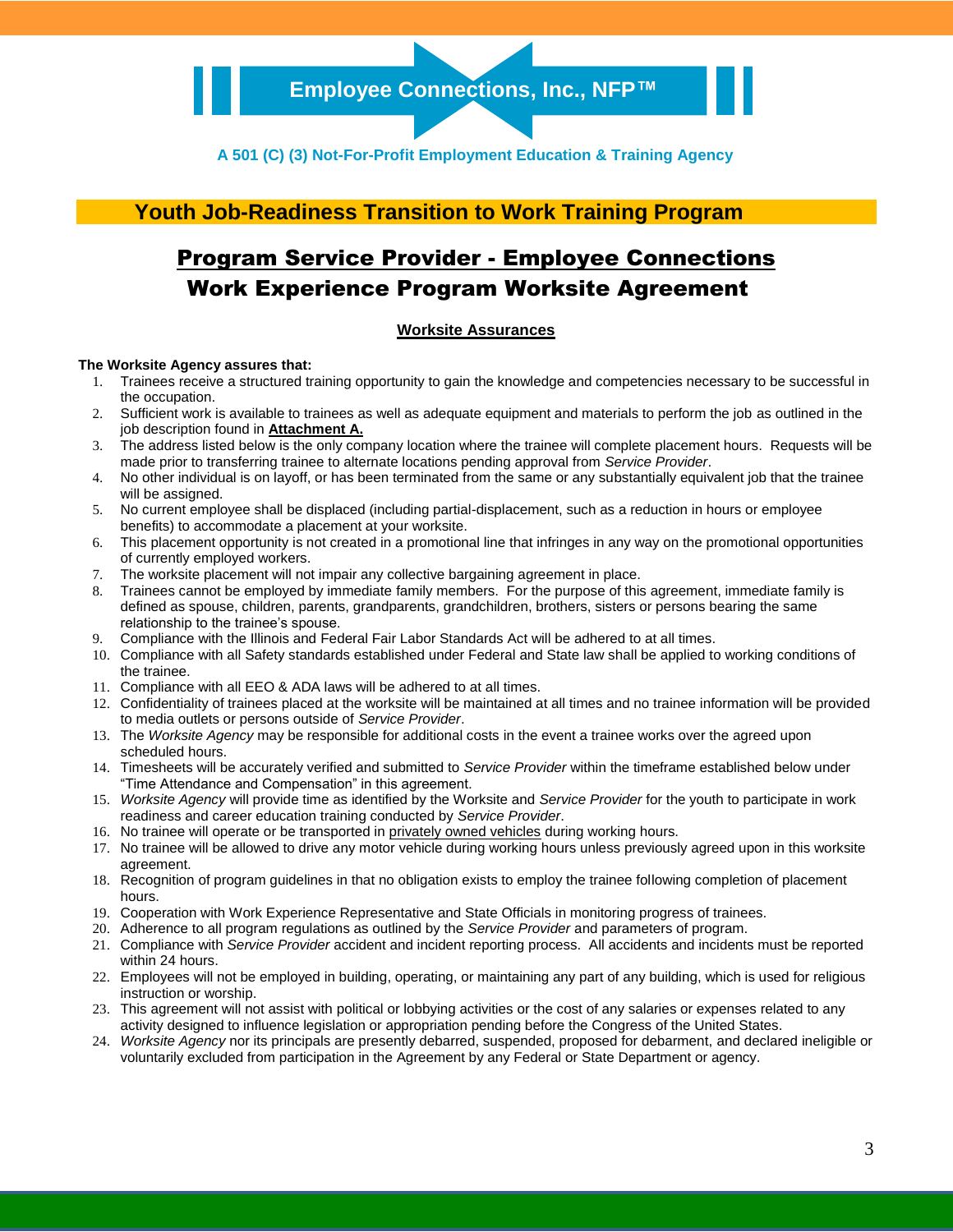### **Youth Job-Readiness Transition to Work Training Program**

## Program Service Provider - Employee Connections Work Experience Program Worksite Agreement

#### **Service Provider Assurances:**

- 1. To be the employer of record.
- 2. To provide worker's compensation to all trainees placed at the worksite.
- 3. Prompt payment of trainees' wages, stipends, supportive services and required fringes such as FICA, and worker's compensation insurance.
- 4. *Service Provider* will provide trainees with the required tools and attire needed to perform the job duties assigned if they are not normally provided to other employees by the worksite and funds are available. Include required tools and attire in **Attachment Job Description.**
- 5. A Work Experience Representative will disseminate information relevant to the program, address work-related concerns and assist trainees in their career development objectives.
- *6. Service Provider* will provide a case manager to assist youth in the required work readiness and career education training.

#### **Time Attendance and Compensation:**

Accurate time and attendance records will be kept by the supervisor on each participant and will reflect the time actually worked by the participant**. PARTICIPANTS WILL NOT BE PAID FOR ABSENCES, UNWORKED HOURS {THIS INCLUDES LUNCH ON OR OFF PREMISES} OR RECREATIONAL ACTIVITY. UNDER NO CIRCUMSTANCES SHOULD ANY PARTICIPANT WORK OVER 40 HOURS IN A WEEK (unless authorized under this agreement in the Job Description).** Using time sheets provided by the *Service Provider*, participants shall sign in when reporting to work each day and sign out at the completion of the specified number of hours each day as described in this Agreement. The sign in and sign out record will reflect actual starting and stopping times for hours worked and will reflect the lunch break. No one else will be allowed to sign a participant in or out.

Time and attendance records will be signed at the end of each day by the participant and at the end of the two week period by the participant and the supervisor, whose signature will certify its accuracy.

#### **Payroll Information:**

- Time Sheets will are due to the Service Provider (Employee Connections) for payroll preparation by: **12:00pm The Monday After each Payroll Period ends.**
- Time sheets will be submitted electronically. Both the youth-trainee worker and the worksite employersupervisor must sign the timesheet.
- All signed time sheets are to be scanned and emailed to the program Payroll Coordinator Regina Packard at [regina@myemployeeconnections.com](mailto:regina@myemployeeconnections.com)
- All hard copies of timesheets will be picked up by a program Case Manager on the last working day of each month.
- Participants will be paid at the maximum stipend rate of \$7.75 an hour, for a maximum 30 hour work week.
- In addition, employer can supplement the trainee-workers' stipend rate with adding on to the rate in paying the trainee-worker directly during their on-the-job training period, which is not to exceed 13-weeks before hiring the training-worker.
- All worksite supervisors and youth will get a payroll schedule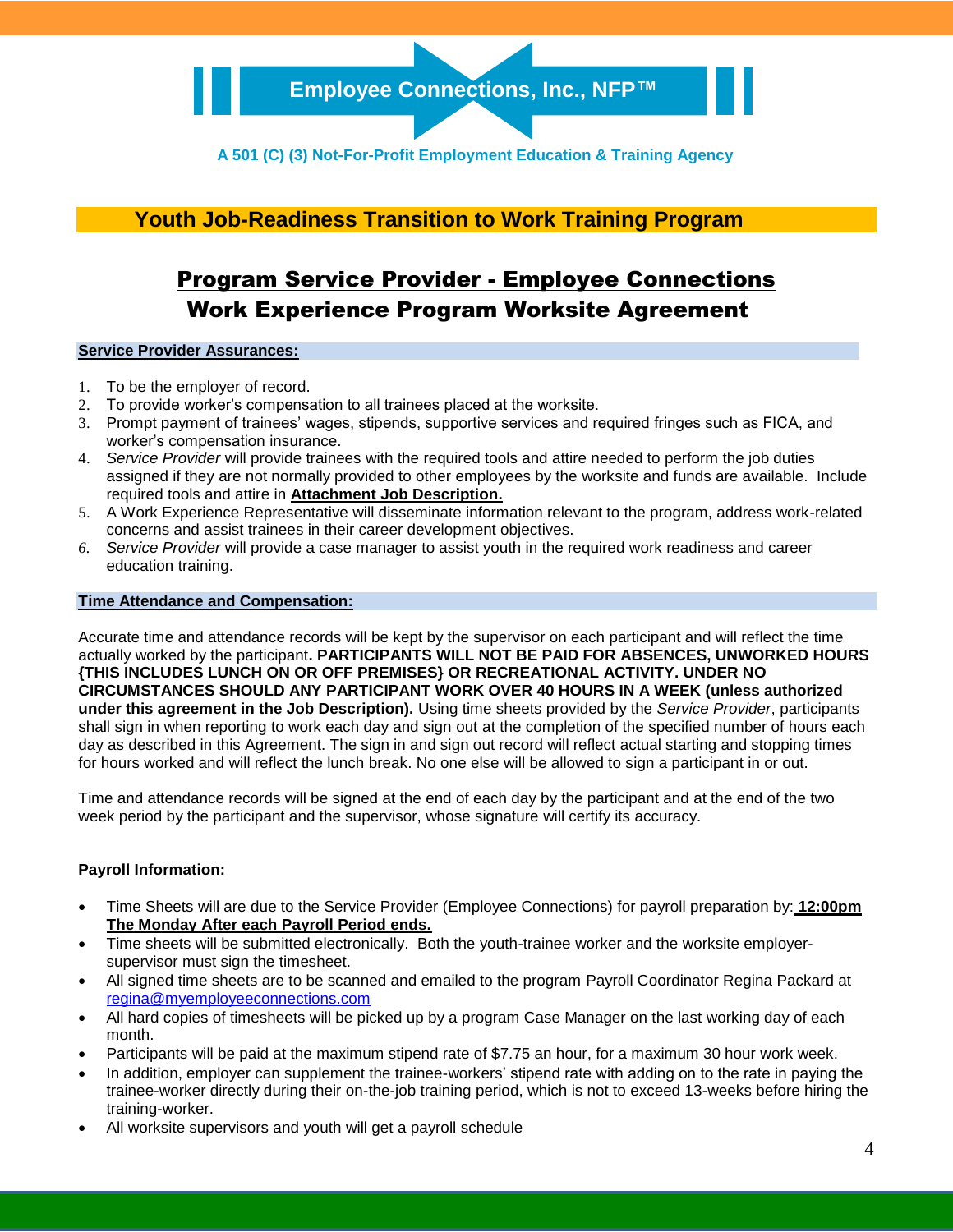### **Youth Job-Readiness Transition to Work Training Program**

## Program Service Provider - Employee Connections Work Experience Program Worksite Agreement

If the number of participants or activities of the worksite change, the *Worksite Agency* agrees to notify the *Service Provider* immediately so this agreement may be modified.

#### **Worker Trainee Placement Information**

| # Slots | <b>Job Title</b> | Hours per<br>Week | Number of<br><b>Weeks</b> | <b>Supervisor</b> |
|---------|------------------|-------------------|---------------------------|-------------------|
|         |                  |                   |                           |                   |
|         |                  |                   |                           |                   |
|         |                  |                   |                           |                   |

#### **Authorized Signatures**

*Service Provider* reserves the right to terminate the Work Experience Agreement if it is deemed that the *Worksite Agency* is not providing a positive, safe working environment or fails to adhere to any part of this agreement.

This agreement may be terminated by either party, for any reason whatsoever, by giving written notice to the other party.

The worksite agreement can be modified or updated upon mutual consent of both parties.

The *Worksite Agency* shall be responsible for, and shall indemnify *Service Provider*, its officers, employees and agents for any injuries sustained by any trainee or third parties, resulting from the negligent acts and/or intentional wrongful acts of the *Worksite Agency* or its agents, or employees while performing under this agreement.

(1) Service Provider Authorized Representative:

|                                                                                      | Signature                                                   |          |
|--------------------------------------------------------------------------------------|-------------------------------------------------------------|----------|
| Service Provider Organization Name/Address: Employee Connections, Inc, NFP           |                                                             |          |
|                                                                                      | Name                                                        |          |
|                                                                                      | 2504 Washington Street - Suite 602, Waukegan, IL<br>Address |          |
| (2) Authorized Worksite Administrator:<br><b>Worksite Organization Name/Address:</b> | Signature<br>Name<br>Address                                |          |
| (3) Address of Actual Worksite if different then Organization Address:               |                                                             |          |
| Address                                                                              | City                                                        | Zip Code |

**TERM: THIS AGREEMENT WILL TAKE EFFECT ON November 1, 2017 and TERMINATE NO LATER THAN June 30, 2018.**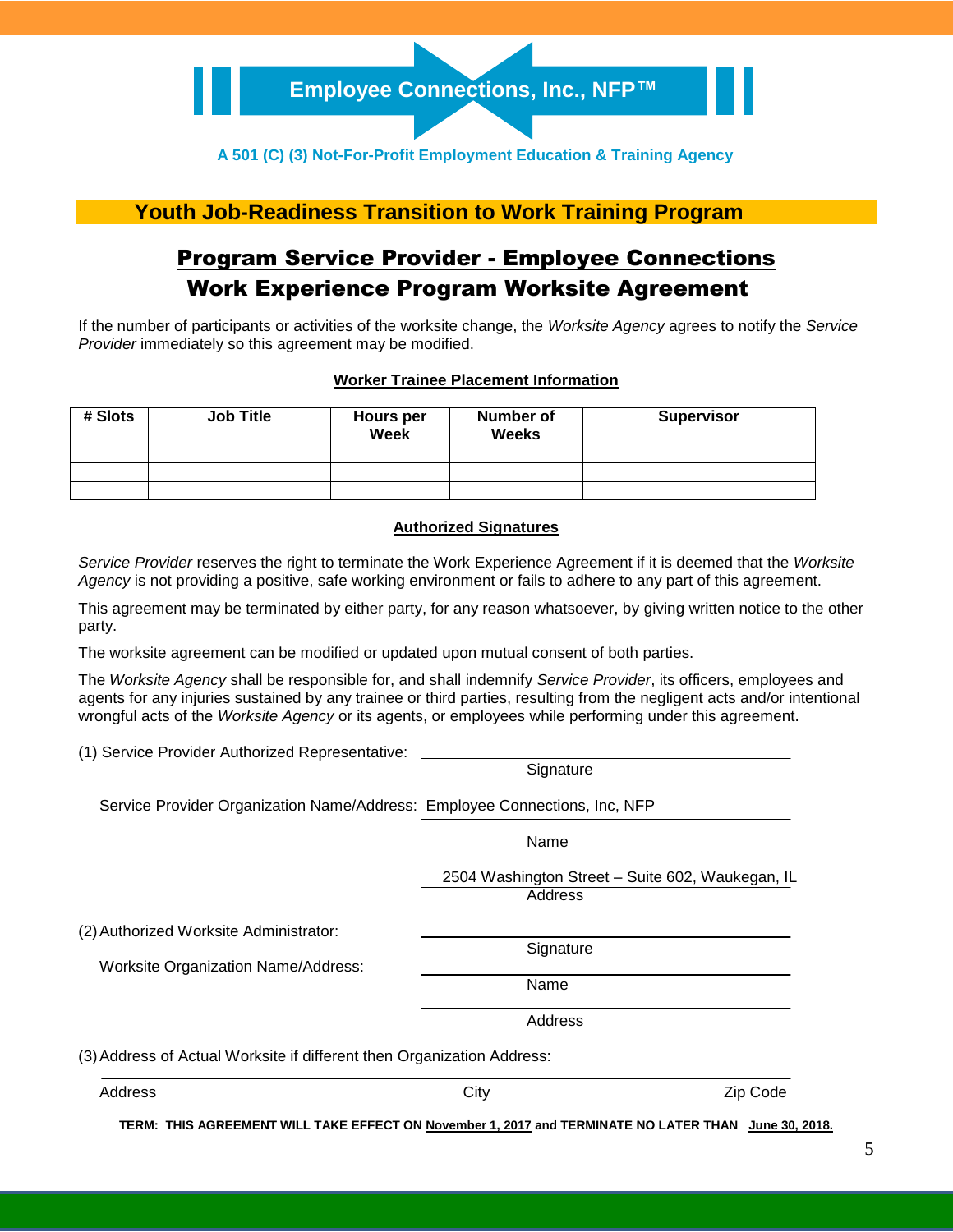**Youth Job-Readiness Transition to Work Training Program**

# Program Service Provider - Employee Connections Work Experience Program Worksite Agreement

### **EXHIBIT A**

### **WORKSITE - JOB DESCRIPTION**

| <b>Worksite Name</b><br>$\mathbf 1$ .             |                                             |                              |
|---------------------------------------------------|---------------------------------------------|------------------------------|
| Address<br>2.                                     |                                             |                              |
| 3. Type of Employer                               |                                             | □ Not-for-Profit             |
|                                                   |                                             | □ For Profit                 |
|                                                   |                                             | □Government                  |
| <b>Primary Business Function</b><br>4.            |                                             |                              |
| Type of Time and Attendance Record<br>5.          |                                             | □ Sign-in Log                |
|                                                   |                                             | x Timesheet                  |
| Career Cluster (Select appropriate one from<br>6. |                                             |                              |
| Exhibit "B")                                      |                                             |                              |
| Job Title<br>7.                                   |                                             |                              |
| 8.                                                | Starting Grant Funded Stipend Wage per hour | \$7.75                       |
| Starting Employer Supplement to Wage per<br>9.    |                                             |                              |
| hour                                              |                                             |                              |
| 10. Ratio of Supervisors to Workers               |                                             | # of Supervisors (           |
|                                                   |                                             | # of Youth Workers Requested |
| 11. Location of Job Requested                     |                                             |                              |
| 12. Job Description and Learning Expectations (Be |                                             |                              |
| Specific)                                         |                                             |                              |
| 13. Daily Hours                                   |                                             | Start (<br>End (<br>Days (   |
| 14. Education Required                            |                                             |                              |
| 15. Work Experience Preferred / Age Preferred     |                                             |                              |
| 16. Training to be Provided &                     |                                             |                              |
| 17. Conducted By                                  |                                             |                              |
| 18. Equipment to be Used                          |                                             |                              |
| 19. Direct Supervisor:                            |                                             |                              |
| 20. ■Title                                        |                                             |                              |
| 21. ■Telephone #                                  |                                             |                              |
| 22. Substitute Supervisor:                        |                                             |                              |
| 23. $\blacksquare$ Title                          |                                             |                              |
| 24. ■Telephone #                                  |                                             |                              |
| 25. To be completed for outside work only. A plan |                                             |                              |
| for rainy-day activities                          |                                             |                              |